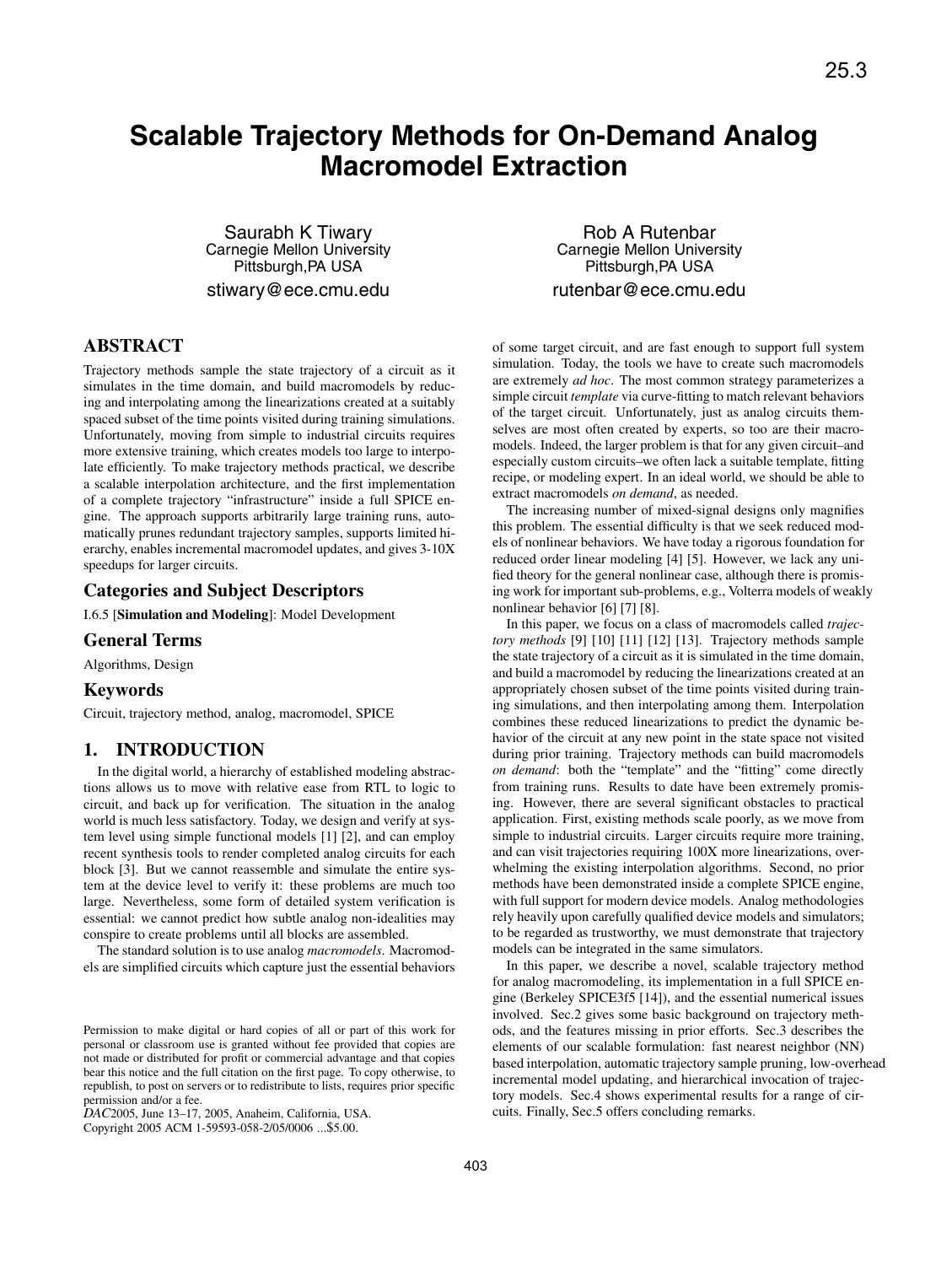## **2. BACKGROUND**

#### **2.1 Trajectory-Based Models**

Circuit simulators represent a circuit as a set of nonlinear differential equations. In state-space form, these can be written as:

$$
\frac{dg(x)}{dt} = f(x) + B(x)u; \qquad y = C^T x \tag{1}
$$

where  $x = x(t) \in R^N$  is a time-varying state vector representing node voltages and branch currents;  $q: \mathbb{R}^N \to \mathbb{R}^N$  and  $\hat{f}: \mathbb{R}^N \to$  $R^N$  represent nonlinear charge/flux and current elements, respectively;  $B = B(x)$  is a state-dependent  $N \times M$  input matrix (but often taken as constant, independent of system state);  $u \in R^M$  is a time-varying vector of inputs to the system; and C is an  $N \times K$ matrix mapping internal state to the time-varying output vector  $y \in R^K$ . We simulate the circuit by solving this differential equation, for a given input signal  $u = u(t)$ , on a specified time interval  $t \in [0, T]$ , for a given initial state  $x_0$ , thereby computing  $y(t)$ .

The twin difficulties of simulating complex circuits are: (a) the order  $(N)$  of the resulting equations is large, and (b) the nonlinearities associated with each transistor require many expensive model evaluations as the circuit moves through its state-space. Together, these make large circuits with complex models slow to simulate. We can use trajectory methods to attack these problems in two ways.

First, we reduce the dimensionality of the overall system of equations. We approximate the real  $N$ -dimensional state-vector  $x$  with a much smaller vector z of order  $q \ll N$ . The idea is to approximate the original system by carefully selecting a reduced subspace wherein most of the dynamics of the system occur. This can be done via projection methods, by constructing a suitable reduction matrix V of size  $N \times q$  whose columns define a basis in the reduced state-space. So, we approximate states  $x$  from the original state space by reduced states z:  $x \approx \hat{x} = Vz$ . Reduction techniques combining Krylov [15] and TBR [9] methods can be employed here.

Second, we replace expensive nonlinear model evaluations with simpler lookups and interpolation. Since evaluating  $f(.)$  and  $g(.)$ is expensive, we approximate these as a simple first-order Taylor series, expanded around some state  $x_0$ , for example:

$$
f(x) \simeq f(x_0) + A_0(x - x_0); \quad g(x) \simeq g(x_0) + G_0(x - x_0) \quad (2)
$$

where  $A_0$ ,  $G_0$  are the Jacobians of f and g respectively at  $x_0$ . (One can also choose a second-order expansion, at additional complexity; see [11].) Expressing Equation (1) now in terms of the reduced state vector z, and this Taylor expansion, the final reduced system becomes:

$$
\begin{cases} G_{0r} \frac{dz}{dt} = V^T f(x_0) + A_{0r}(z - z_0) + B_{0r} u \\ y = C_r^T z \end{cases}
$$
 (3)

where  $A_{0r} = V^T A_0 V$ ;  $G_{0r} = V^T G_0 V$ ;  $B_{0r} = V^T B(x_0)$ ;  $C_r =$  $V^T C$ . Figure 1 illustrates how the interpolation mechanism works. When a nonlinear system is excited by an input signal  $u(t)$ , it moves along a path in its state-space called a *trajectory*. The system is sampled at different points lying on its trajectory, thereby generating local linearizations (i.e., Jacobians) that are easily obtained during simulation. These capture the dynamics of the system around each sampled state-space point.

If we linearize at appropriately spaced points on the trajectory, and then reduce the order of these linearizations, we can approximate the dynamics at any new point in the space by interpolating among these saved linearized reduced order equations. Figure 1 shows a 3-dimensional state-space  $(N = 3)$ ; the spheres are the



**Figure 1: Models generated at sampled points on the trajectory of a system in its state-space. State-space equation at a new point in state-space is generate through interpolation of the reduced order sampled models.**

regions in which (we hope) the sampled linearizations are effective in capturing the dynamics of the circuit; we reduce each of these to order two  $(q = 2)$ . As the system moves through the reduced state space, we re-evaluate (interpolate) the state-space equation and solve it to evolve the system to a new point in the state-space.

Suppose, reduced linearizations have been generated at s points on the trajectory. Interpolation builds a single effective linearization for the new point  $x$  in state space as a weighted sum of these  $s$ stored linearizations.

$$
w_i(z) = \frac{(exp(z_i - z)^2)^{-k}}{\sum_{i=1}^{s} (exp(z_i - z)^2)^{-k}} \quad \text{for i=1,2,..,s} \tag{4}
$$

where,  $w_i(z)$  is the weight contribution of the *i*<sup>th</sup> linearization on the trajectory, for the point  $z$ 's state-space matrix in the reduced order state-space. We used a value of  $k = 10$  in our implementation. The weighting function [10][16] (Equation 4) is based on the heuristic that the state-space equations for the points lying inside the spheres in Figure 1 are similar to the equation for the linearized point at the center of the respective spheres. Interpolation lets us approximate the overall state-space equation as

$$
\begin{cases}\n\frac{d}{dt} \left( (\sum_{i=1}^{s} w_i(z) G_{ir}) z + \sum_{i=1}^{s} V^T (g(x_i) - G_i x_i) w_i(z) \right) \\
= (\sum_{i=1}^{s} w_i(z) A_{ir}) z + \sum_{i=1}^{s} V^T (f(x_i) - A_i x_i) w_i(z) + Bu \\
y = C_r^T z\n\end{cases}
$$
\n(5)

where,

$$
G_{ir}=V^T G_i V, \, A_{ir}=V^T A_i V, \, C_r=C^T V \text{ and } \sum_{i=1}^s w_i(z)=1.
$$

This formulation has been referred to as *piecewise linear trajectorybased model order reduction* [10]. The "piecewise linear" derives from the first-order Taylor expansion and the weighted linear combination form for the interpolation. The strategy works well when we have enough training trajectories to create a sufficient density of "overlapping" linearizations, as represented by the spheres in Figure 1, and when the dynamics of the circuit can be approximated with much reduced versions of these linearizations. In several experiments to date, these seem to be viable assumptions.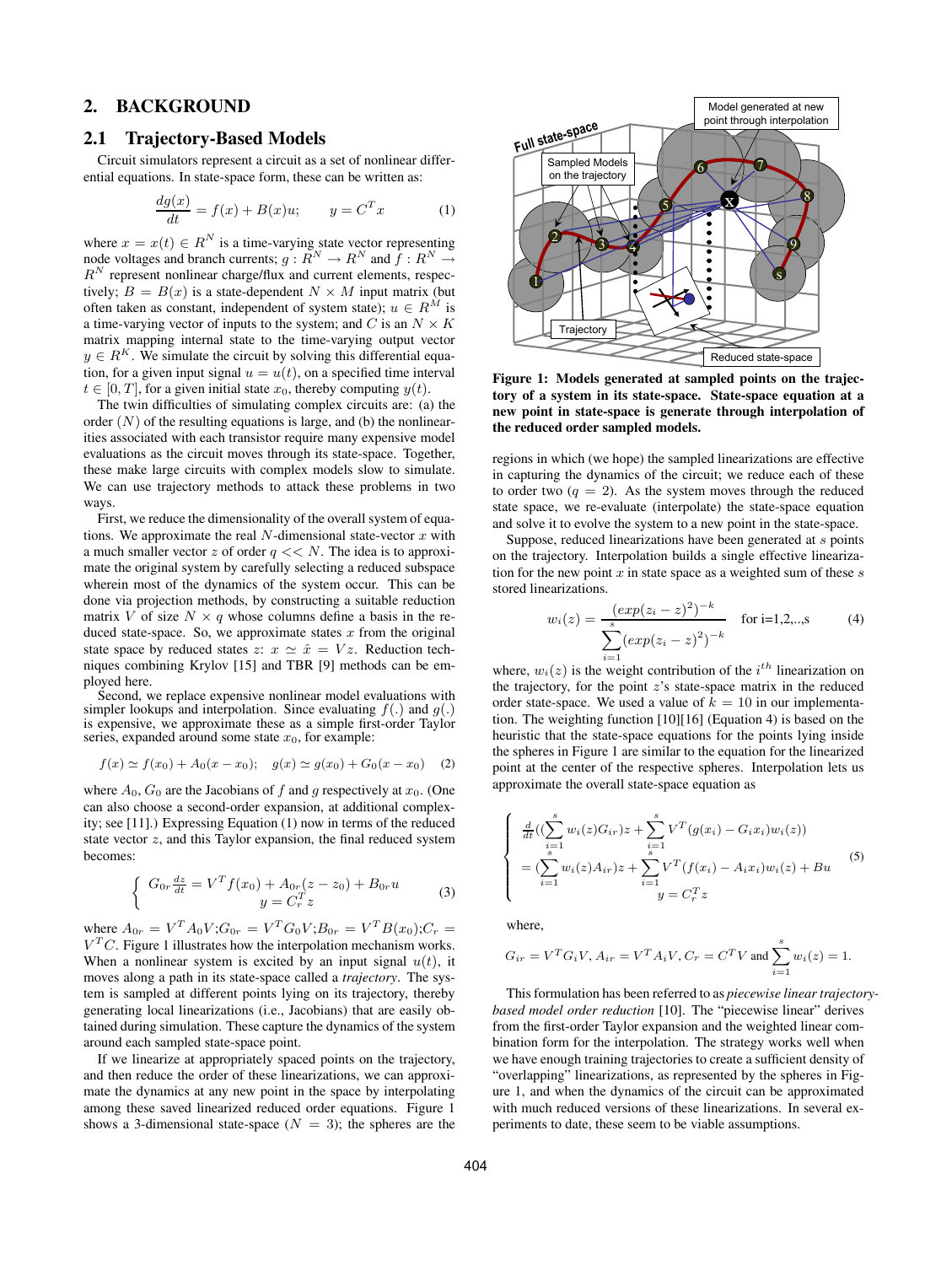## **2.2 Challenges for Trajectory Methods**

We have implemented some of these methods, and in the course of applying them to several circuits, we discovered a variety of practical shortcomings:

• *Fragility*: Using a simplistic training strategy to generate trajectory macromodels can create very fragile models. For example, most prior efforts train with at most a handful of simple waveforms. It is not difficult to find a test-case where such generated macromodels break. Figure 2 shows an example where the output of the macromodel differs significantly from that of the circuit for a test input waveform which was different from the training waveform.



**Figure 2: (a)Non-linear transmission line circuit schematic. (b) Waveform comparing the model and the circuit's response for a test input of 100A. The model was trained for an input of 1A.**

• *Scalability*: The obvious answer to the above problem is to use a more rigorous training scheme. We find this works well, but the problem with a richer training set is that it can create a much larger set of linearized trajectory points. It is easily possible to generate  $10^4$  such points, i.e., 100x more than previous training methods. Earlier approaches that interpolate using *all* the sampled linearizations are easily overwhelmed. We need an interpolation scheme that has complexity much lower than  $O(N)$ .

• *Hierarchy*: We macromodel so that circuit-level models can be inserted in system-level contexts and simulated. Previous approaches demonstrated the feasibility of building trajectory models for an individual circuit, but not of inserting such models back into the simulator in a system context. We need an approach to handle such hierarchy.

We address all these problems in the following section.

## **3. SCALABLE TRAJECTORY MODELING**

We have implemented a scalable trajectory modeling framework inside Berkeley-SPICE3f5 ("SPICE3") with full BSIM3 support. A simulateable circuit netlist is all that is required from the user to generate the macromodel for a given circuit. The generated macromodel can be used in another SPICE netlist as a new SPICE element ready to be simulated along with other circuit elements. We describe the essential pieces of this formulation in this section. Algorithm 1 shows the pseudo-code for the overall macromodeling flow.

#### **3.1 Data Extraction from Simulator**

Our first problem is mainly one of bookkeeping: we need a classical state-space formulation in order to build the reduction matrices we need. Most SPICE engines, including SPICE3, do not create the necessary matrices directly. We must remedy this.

As listed in lines 3-5 of Algorithm 1, we extract the conduc $tance(G)$  and capacitance $(C)$  matrix for the circuit at each Newton-Raphson converged time-point during the transient simulation. SPICE3 does not use the state-space formulation to solve the circuit equation; it uses Modified Nodal Analysis (MNA) instead. Thus, capacitors and inductors are represented using their Thevenin/Norton

#### **Algorithm 1** Pseudo-code for macromodel generation

- 1: **for all** input training waveforms **do**
- 2: perform transient simulation in SPICE3f5
- 3: **for all** Newton-Raphson converged time-steps **do**
- 4: extract G and C matrix and I vector for ckt
- 5: **end for**
- 6: **end for**
- 7: create reduction matrix(V)
- 8: **for all** sampled state-space point **do**
- reduce order of state-space equation using V
- 10: **end for**
- 11: prune the number of models
- 12: create database for efficient nearest-neighbor look-up

equivalent companion models for trapezoidal integration approximation [17]. To extract the linearized G and C matrices, we visit the model evaluation files for all the circuit elements (*e.g.*, resistor, capacitor, transistor model (BSIM3) etc.) *before* they are stamped into a  $Yv = J$  format. The mechanics are straightforward; roughly speaking, we visit each element in a circuit netlist at the successful convergence of a time-step during transient analysis and stamp the values of capacitance and conductance for that particular element into separate G and C matrices. We also stamp the current flowing at each node in the circuit into a vector. Figure 3 shows the implementation differences between a SPICE-like MNA matrix setup and the state-space based version we need.



**Figure 3: (a)An R-C network. (b)Its equivalent circuit with companion models for capacitors used for stamping of the MNA matrix. (c)State-space equation for the R-C network. The states are the voltage values at the nodes of the capacitor. (d) MNA matrix corresponding to (b).**

After extracting the models, we generate the reduction matrix $(V)$ using Krylov and TBR based methods [9] (line 7 of Algorithm 1). and generate the reduced order models (lines 8-10).

## **3.2 Model Pruning After Training**

At this point, we have reduced linearizations for each of the sampled trajectory points from training. Our problem is that we may have *too many* such points for efficient interpolation. Earlier efforts typically show results with a few tens of such points; we routinely generate 10,000 such points with more rigorous training. Thus, as a next step, we propose to *prune* these linearizations, removing those we are less likely to find useful.

After the generation of the reduced linearizations (Steps 8-10 of Algorithm 1), we look for *similar* linearizations in our training database. We define two linearizations (i.e., two reduced matrices) to be *similar* if (a) the trajectory points about which they were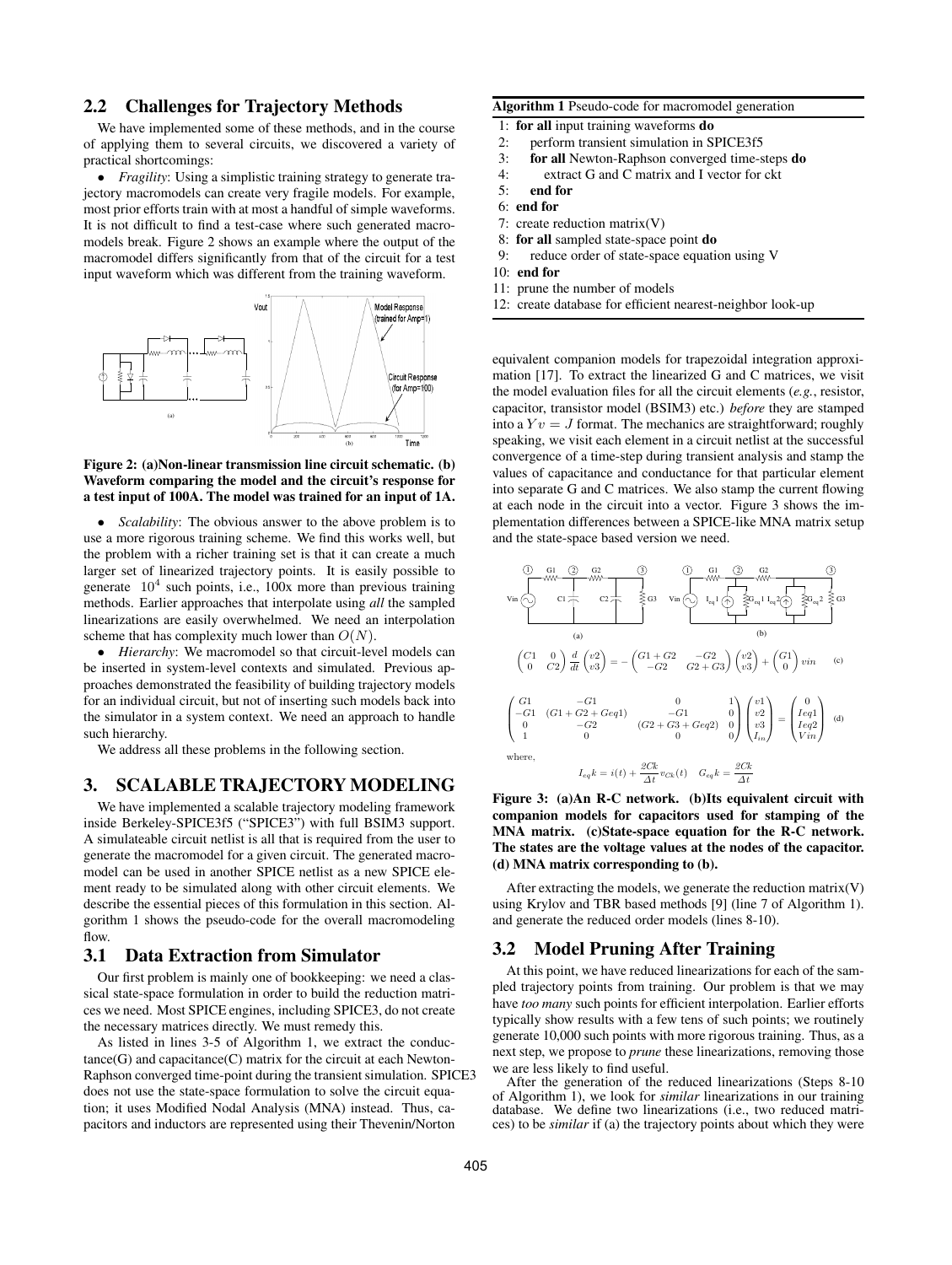generated are sufficiently close, and (b) the normalized distance between their state-space matrices (L2 norm) is less than some value  $\epsilon$ . More precisely, linearizations matrices  $G_{ir}$ ,  $A_{ir}$  and  $G_{jr}$ ,  $A_{jr}$ corresponding to two sample points  $x_i$  and  $x_j$  are said to be similar if

$$
\frac{||x_i^r - x_j^r||}{||x_i^r||} \le \epsilon \quad and \tag{6}
$$

$$
\frac{||G_{ir} - G_{jr}||}{||G_{ir}||} \le \delta_1, \frac{||A_{ir} - A_{jr}||}{||A_{ir}||} \le \delta_2 \quad for \quad \epsilon, \delta_1, \delta_2 > 0 \quad (7)
$$

where  $|| \cdot ||$  is the standard  $L_2$  vector/matrix norm, i.e. the componentwise sum of squared element values. Even when we train a large set of systematically generated waveforms, there are inevitably many instances when the circuit moves through an already visited region of the state space. Hence, sample-points in such regions provide no new information about the circuit dynamics. Model pruning is intended to reduce this redundant information. To prune, we look for *similar* linearizations in the trajectory database. Given a well-defined similarity metric, this is just a standard clustering/classification problem, solvable via a variety of data mining techniques. The result of the clustering step is a medium sized set of clusters (eg. for 10,000 points, 20-30 large clusters.) This is done via Gaussian Mixture Models based on Bayes classifiers and expectation maximization [18]. Roughly speaking, Gaussian mixture models (GMMs) optimize the likelihood that any given collection of data points are generated by a mixture of Gaussian distributions located appropriately in the state space. We choose how many mixtures we want to use; the algorithm places/orients/shapes the Gaussians so that the natural clusters in the data are each covered by one Gaussian.

Once the data-points are clustered into chunks of size 300-500, each of the clusters is reclassified into smaller clusters of size  $n$ where n is usually between 2-10. This is done using *agglomerative clustering*. It is a method for hierarchical clustering where we start with single element clusters and then progressively refine each cluster by merging the closest elements using a distance metric (*Euclidean* in our case). The method is similar to the well known Kruskal's algorithm for generating a minimum spanning tree by greedy merging of forests. We use the *average linkage* form of agglomerative clustering, wherein we represent a cluster having more than one element by a point which is the centroid of its member elements. We use this two-step strategy - GMM based clustering into a few large clusters, followed by fine-grain agglomerative clustering because the quadratic complexity  $O(N^2)$  of purely agglomerative clustering is too inefficient for large sets of trajectory points.

Once we have these smaller clusters, we try replacing all the points of these small clusters by a new linearization whose sample point and state-space matrices are the simple, element-wise arithmetic means of all the linearizations in that particular cluster. We add this *average* sample point to our macromodel and check for *similarity* criteria between this new point and all the members of its corresponding cluster. If the *similarity* criteria is met, we throw away the member sample-point, otherwise, we keep it as a part of our macromodel.

#### **3.3 Efficient Interpolation**

Even after the model pruning step, the number of linearizations in our macromodel is large. Hence, it is computationally inefficient to use Equation 5 in its direct form for simulation of the macromodel. Computing  $w_i$ 's would take  $O(N)$  time which means that the model evaluation time would grow linearly with respect to the number of linearized models. Another point worth noting in Equation 4 is that the final weights are very skewed towards the points very close to  $z_0$ . In fact, during simulations it was observed

that only the first 5-10 closest points had any observable numerical weights associated with them. The rest all have their  $w_i$ 's set to 0 due to the highly centered kernel weighting function (Equation 4).

Therefore, it is much more efficient to compute the weights and generate the state-space equations using *a few nearest neighbors*, rather that using all of the s linearized models. In other words, since the distance weighting using Equation 4 already "zeroes" most of the trajectory linearizations that are sufficiently far away from new state-space point  $x$ , we propose, for efficiency, that we should instead only interpolate from a suitably chosen set of, say, k-nearest neighbors. High-dimensional nearest neighbor (NN) lookup is a well studied area. Indeed, the most obvious solution is to employ a *k-d* tree [19] to reduce the interpolation complexity from linear to logarithmic. However, we can go further, and reduce the practical complexity even more by employing *approximate nearest neighbor* (ANN) lookup strategies. ANN schemes trade-off determinism for speed: quickly returns all nearest neighbors within distance  $d$  if we allow some "tolerance" on the value of  $d$ . To be precise, given a set of *n* points  $P = \{p_1, ..., p_n\}$  in *d*-dimensional space, any Minkowski distance metric  $d(p, q)$  denoting the distance between two points and any real  $\epsilon > 0$ ;  $p \in P$  is defined as an  $\epsilon$ -approximate nearest neighbor of the query point q if

$$
d(p,q) \le (1+\epsilon)d(p',q) \quad \forall p' \in P \tag{8}
$$

It has been shown [20] that the  $\epsilon$ -approximate k-nearest neighbors of q can be computed in  $O(klog n)$  for  $k \ge 1$  but the hidden costs in this complexity analysis are much smaller.

In our case, since, only the  $k$  ( $\sim$  5-10) nearest neighbors have non-zero weights associated with them. Thus, if we query ANN for  $k'(\sim 20) > k$  nearest neighbors, the result of this conservative query will include the  $k$  nearest neighbors as well, with very high probability. We can thus use Equation 4 with  $s$  set to  $k'$  to compute the weights and then to finally generate the state-space equation at  $z_0$  using Equation 5. During implementation, this approach turned out to be very efficient. For a 10-fold increase in the number of linearized models, the search time for k-nearest neighbor increased by less than a factor of 2.

## **3.4 Incremental Model Update**

An attractive, and somewhat surprising side-benefit of the trajectory based methodology is the ability to support *incremental* model updates at negligible cost. That is, if the macromodel's output fails to produce the same waveform as that of the target circuit for a particular input waveform due to insufficient training, we can simply *add* the linearization points for the problematic input waveform to our model. This will *update* the macromodel to handle the relevant non-visited regions of the circuit's state-space during inadequate prior training. We do not have to retrain and rebuild the entire macromodel from scratch.

## **3.5 Handling Hierarchy**

Our implementation of the macromodeling methodology into SPICE3 also allows for hierarchical simulation. Once a macromodel for a particular circuit has been extracted, it can be inserted back into a new system-level SPICE netlist as a replacement to the transistor level circuit. For this, a new SPICE element similar to resistor, capacitor etc. has been created for the macromodel. The macromodel element is treated like a Voltage Controlled Voltage Source (VCVS) by the primary SPICE engine during stamping of the MNA matrix [16]. Figure 4 shows the block-diagram for the macromodel's model evaluation function. The primary SPICE engine passes the input voltage and present time to the model evaluation function. The macromodel stores its position in the state-space at the pre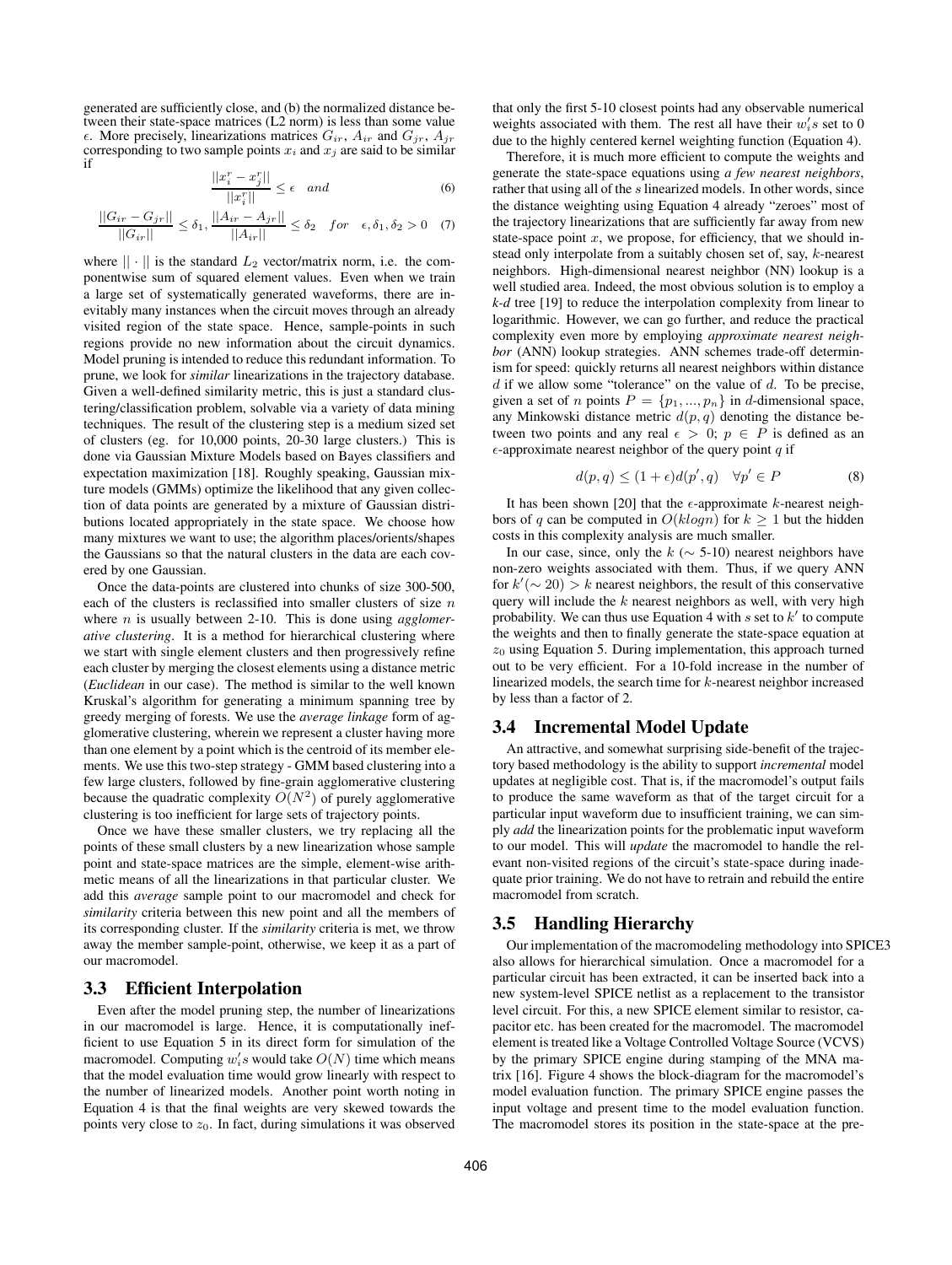vious successful time-point. With the help of Approximate Nearest Neighbor queries and Equation 5, it computes the interpolated state-space equation. Then, using the time-step information from the primary SPICE engine, it solves the differential equation based on trapezoidal integration using a custom dense matrix solver. The solution pushes the current state-vector to a new point in the statespace and produces an output. Also, since Equation 5 is a function of the current position in the state-space as well, thus, we need to iterate to converge to a solution for a particular time-point  $t$ . Once, convergence is achieved, the output voltage value is passed back to the SPICE engine to be stamped in its MNA matrix. In case of nonconvergence, a flag is set which forces the primary SPICE engine to reduce its time step. [16]



**Figure 4: Block diagram showing how a generated macromodel gets simulated as a circuit element inside SPICE.**

The present implementation of the model for system-level simulation does have one notable gap: we do not support models for input/output loading for the re-inserted VCVS element. Our current work focuses on efficient lookup/interpolation schemes for Z*in* and Z*out* as a function of the circuit's location in its state-space.

### **4. EXPERIMENTAL RESULTS**

The complete macromodeling methodology as has been discussed in the previous sections has been implemented into SPICE3. To the best of our knowledge, this is the first SPICE-level implementation of trajectory methods with full BSIM3 support. Also, this is the first time where the user can re-insert the generated trajectory macromodel into a SPICE netlist for using the macromodel for faster system-level simulations in the same SPICE engine.

We present three trajectory macromodel results in this section: a complex opamp, a hierarchical circuit in which the opamp is replaced by its macromodel and a small example of easy incremental model update. First, however, we return to the still open problem of how to train these models in a more systematic way. We need a rigorous training scheme to create a robust macromodel. For this, we use a series of input waveforms with different shapes (*viz.* sinusoids, square-waves and chirps), frequencies and amplitudes. The amplitudes and frequencies for training are selected by predicting the range of waveforms that the circuit would encounter in practice. For example, an opamp designed for a 2.5V power supply would be trained across a range of input waveforms from  $1\mu$ V to 1.25V (assuming it is biased at the mid-point). Prior knowledge of more restrictive input waveform would result in fewer sampled points in state-space (linearized models) and hence better speed-efficient macromodels.

The circuit under test (Figure 5) is a differential folded-cascode opamp with common-mode feedback stage (CMFB). Figure 6 compares the output of the circuit and the macromodel under the presence of power supply noise. The trained macromodel had ∼10000 linearization points which were reduced to ∼5000 through model



**Figure 5: Circuit schematic of the folded-cascode opamp.**

pruning. The model generation and model pruning took around 2 hours on a 1.6GHz machine with 256MB of RAM. The input to the circuit is a 0.02V, 100kHz saw-tooth test-waveform. To stress the model, we add power supply noise as a 40mV sinusoid at 10MHz. As can be seen from the zoomed-in picture (Figure 6), the output waveform produced by the macromodel matches that of the original transistor level circuit almost perfectly. We observed a speedup of ∼9.4X. The transistor circuit used 11.3% of the machine's 256MB RAM. The maximum memory usage by the macromodel with the complete set of (∼10K) linearization points was 55.0%.



**Figure 6: Plot comparing the output waveforms for the foldedcascode opamp of Figure 5 and its macromodel in the presence of power-supply noise. The zoomed in plot on the right shows good match between the two waveforms.**

Table 1 highlights the importance of a scalable interpolation scheme. We show the inner loop time (in milliseconds (ms)) taken to interpolate the dynamics for one time point in the previous opamp circuit for three differently sized trajectory databases. The raw training data produces ∼ 10k points, we can use our pruning to reduce this to  $\sim$  5k points. A different, much more abbreviated training run is used to generate the model with  $\sim 1k$  points. As we can see, the approximate nearest neighbor strategy is about one order of magnitude faster than the conventional *k-d* tree and three orders of magnitude faster than the linear lookup proposed in the original development of the trajectory method.

**Table 1: CPU-time comparisons for the interpolation schemes.**

| Number of | Linear             | k-d Tree | <b>ANN</b> |
|-----------|--------------------|----------|------------|
| Points    | Interpolation (ms) | (ms)     | (ms)       |
| 975       | 28.67              | 1.31     | 0.23       |
| 4833      | 142.79             | 2.89     | 0.25       |
| 9653      | 272.28             | 4.86     | $0.30 -$   |

As the second experiment, we now show that a macromodel can be used as a replacement for the transistor-level circuit in a system level context. The circuit which is used is a sample-and-hold circuit from a pipelined analog to digital converter. It uses the CMFB opamp (Figure 5) as one of its constituent blocks. Two simulations are performed. One with transistors in all the blocks and the other with all circuit elements kept the same except for the opamp which is replaced by our trajectory macromodel. The waveforms at the output of the sample-and-hold block have been plotted in Figure